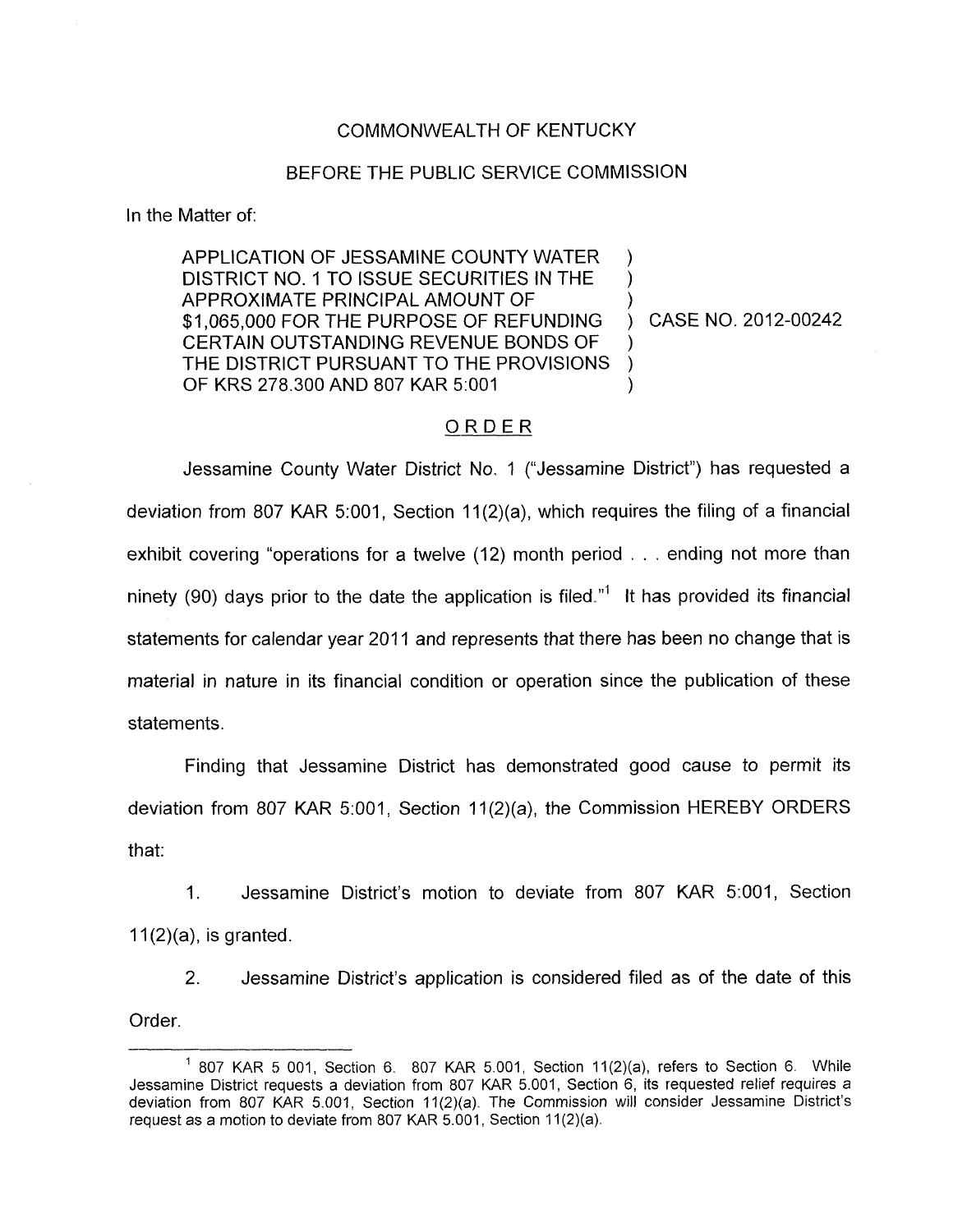**3.** Nothing contained in this Order shall preclude the Commission from requiring the production of information regarding Jessamine District's financial condition or operations since December 31, 2011.

By the Commission



**ATTES** Director E)

Case No. 2012-00242